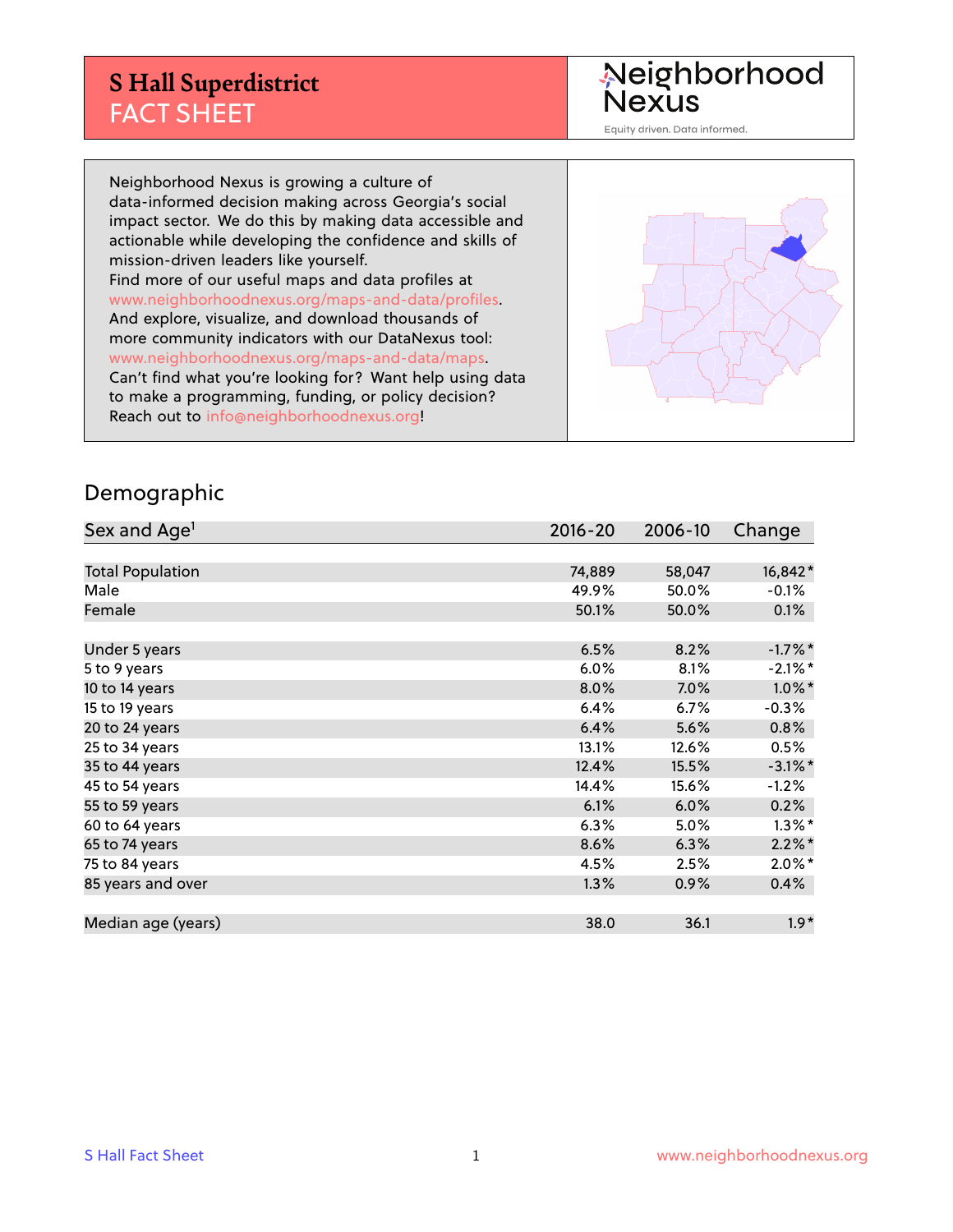# Demographic, continued...

| Race <sup>2</sup>                                            | $2016 - 20$ | 2006-10 | Change     |
|--------------------------------------------------------------|-------------|---------|------------|
| <b>Total population</b>                                      | 74,889      | 58,047  | 16,842*    |
| One race                                                     | 93.7%       | 98.6%   | $-4.9%$ *  |
| White                                                        | 81.6%       | 86.2%   | $-4.7\%$ * |
| <b>Black or African American</b>                             | 5.4%        | 5.6%    | $-0.2%$    |
| American Indian and Alaska Native                            | 0.3%        | 0.3%    | $-0.0%$    |
| Asian                                                        | 2.3%        | 2.9%    | $-0.6%$    |
| Native Hawaiian and Other Pacific Islander                   | 0.0%        | 0.0%    | 0.0%       |
| Some other race                                              | 4.2%        | 3.5%    | 0.7%       |
| Two or more races                                            | 6.3%        | 1.4%    | 4.9%*      |
| Race alone or in combination with other race(s) <sup>3</sup> | $2016 - 20$ | 2006-10 | Change     |
|                                                              |             |         |            |
| Total population                                             | 74,889      | 58,047  | 16,842*    |
| White                                                        | 87.6%       | 87.4%   | 0.2%       |
| <b>Black or African American</b>                             | 7.0%        | 6.4%    | 0.6%       |
| American Indian and Alaska Native                            | 0.8%        | 0.6%    | 0.2%       |
| Asian                                                        | 3.1%        | 3.2%    | $-0.1%$    |
| Native Hawaiian and Other Pacific Islander                   | 0.1%        | 0.0%    | 0.1%       |
| Some other race                                              | 8.0%        | 3.9%    | 4.1%*      |
|                                                              |             |         |            |
| Hispanic or Latino and Race <sup>4</sup>                     | $2016 - 20$ | 2006-10 | Change     |
| <b>Total population</b>                                      | 74,889      | 58,047  | 16,842*    |
| Hispanic or Latino (of any race)                             | 18.7%       | 13.7%   | $5.0\%$ *  |
| Not Hispanic or Latino                                       | 81.3%       | 86.3%   | $-5.0\%$ * |
| White alone                                                  | 70.4%       | 76.7%   | $-6.4\%$ * |
| Black or African American alone                              | 5.3%        | 5.5%    | $-0.3%$    |
| American Indian and Alaska Native alone                      | 0.2%        | 0.3%    | $-0.1%$    |
| Asian alone                                                  | 2.3%        | 2.9%    | $-0.6%$    |
| Native Hawaiian and Other Pacific Islander alone             | 0.0%        | 0.0%    | 0.0%       |
| Some other race alone                                        | 0.1%        | 0.1%    | $-0.0%$    |
| Two or more races                                            | 3.0%        | 0.7%    | $2.3\%$ *  |
|                                                              |             |         |            |
| U.S. Citizenship Status <sup>5</sup>                         | $2016 - 20$ | 2006-10 | Change     |
| Foreign-born population                                      | 9,433       | 5,858   | $3,575*$   |
| Naturalized U.S. citizen                                     | 37.9%       | 34.8%   | 3.0%       |
| Not a U.S. citizen                                           | 62.1%       | 65.2%   | $-3.0%$    |
|                                                              |             |         |            |
| Citizen, Voting Age Population <sup>6</sup>                  | $2016 - 20$ | 2006-10 | Change     |
| Citizen, 18 and over population                              | 51,119      | 38,396  | 12,723*    |
| Male                                                         | 49.6%       | 49.4%   | 0.2%       |
| Female                                                       | 50.4%       | 50.6%   | $-0.2%$    |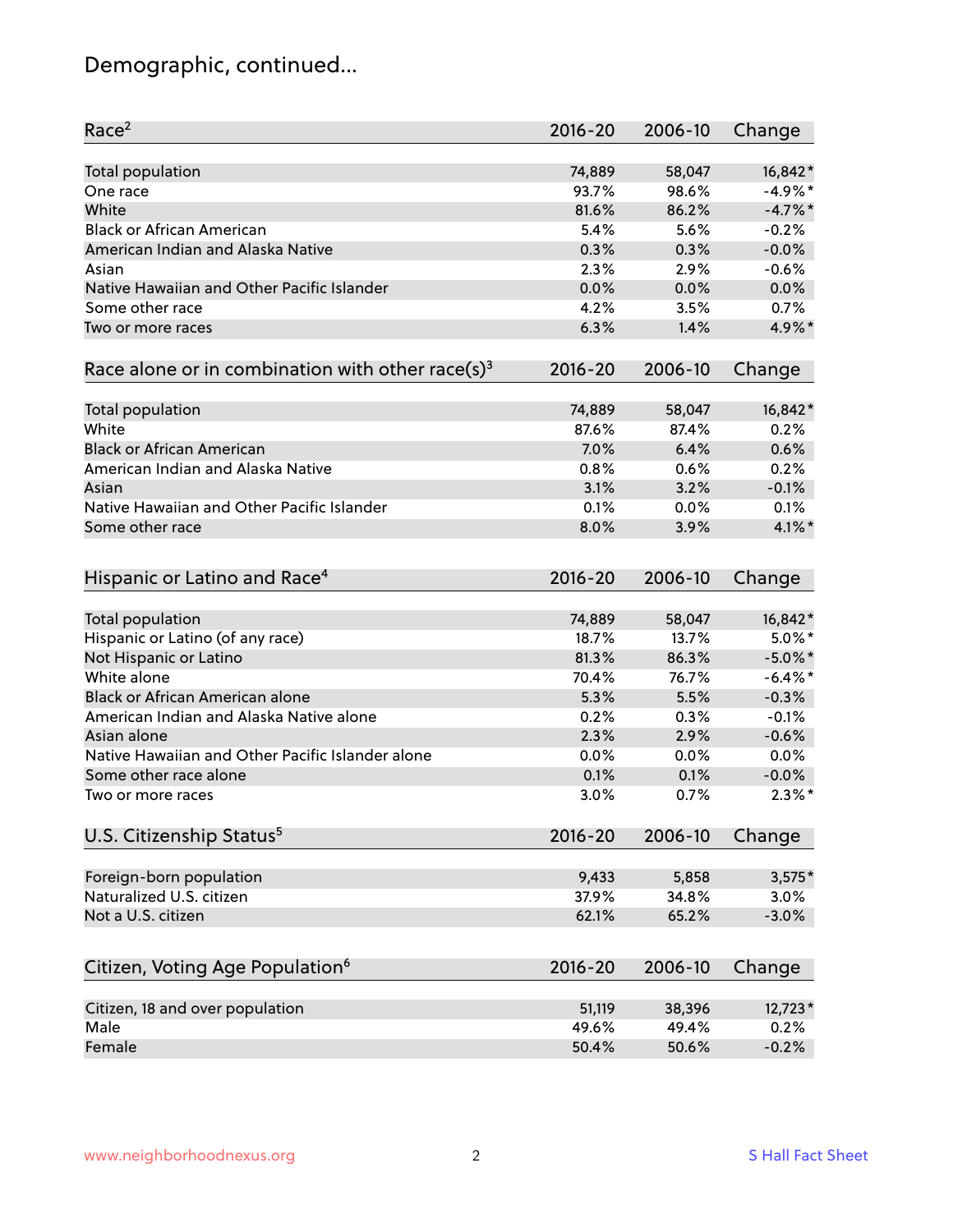#### Economic

| Income <sup>7</sup>                                 | 2016-20 | 2006-10 | Change     |
|-----------------------------------------------------|---------|---------|------------|
|                                                     |         |         |            |
| All households                                      | 24,355  | 20,732  | $3,623*$   |
| Less than \$10,000                                  | 2.5%    | 3.6%    | $-1.1%$    |
| \$10,000 to \$14,999                                | 2.3%    | 2.9%    | $-0.6%$    |
| \$15,000 to \$24,999                                | 5.7%    | 7.5%    | $-1.8%$    |
| \$25,000 to \$34,999                                | 7.3%    | 12.2%   | $-4.9\%$ * |
| \$35,000 to \$49,999                                | 11.5%   | 13.8%   | $-2.3%$    |
| \$50,000 to \$74,999                                | 17.8%   | 21.9%   | $-4.1\%$ * |
| \$75,000 to \$99,999                                | 14.4%   | 16.5%   | $-2.1%$    |
| \$100,000 to \$149,999                              | 20.9%   | 14.0%   | $6.9\%$ *  |
| \$150,000 to \$199,999                              | 9.4%    | 4.9%    | 4.5%*      |
| \$200,000 or more                                   | 8.2%    | 2.7%    | $5.5%$ *   |
| Median household income (dollars)                   | 79,929  | 61,347  | 18,582*    |
| Mean household income (dollars)                     | 103,570 | 73,672  | 29,898*    |
| With earnings                                       | 82.6%   | 85.7%   | $-3.1\%$ * |
| Mean earnings (dollars)                             | 95,242  | 71,424  | 23,817*    |
| <b>With Social Security</b>                         | 29.7%   | 21.2%   | $8.4\%$ *  |
| Mean Social Security income (dollars)               | 23,744  | 17,495  | $6,249*$   |
| With retirement income                              | 24.1%   | 16.7%   | $7.4\%$ *  |
| Mean retirement income (dollars)                    | 32,423  | 21,577  | 10,847*    |
| With Supplemental Security Income                   | 3.5%    | 1.4%    | $2.1\%$ *  |
| Mean Supplemental Security Income (dollars)         | 9,560   | 8,552   | 1,008      |
| With cash public assistance income                  | 1.5%    | 0.9%    | 0.6%       |
| Mean cash public assistance income (dollars)        | 1,372   | 2,655   | $-1,283$   |
| With Food Stamp/SNAP benefits in the past 12 months | 5.3%    | 5.5%    | $-0.2%$    |
|                                                     |         |         |            |
| Families                                            | 19,231  | 15,992  | $3,239*$   |
| Less than \$10,000                                  | 1.7%    | 2.4%    | $-0.7%$    |
| \$10,000 to \$14,999                                | 1.4%    | 1.8%    | $-0.4%$    |
| \$15,000 to \$24,999                                | 3.7%    | 5.9%    | $-2.2%$    |
| \$25,000 to \$34,999                                | 5.6%    | 11.0%   | $-5.4\%$ * |
| \$35,000 to \$49,999                                | 10.2%   | 12.7%   | $-2.5%$    |
| \$50,000 to \$74,999                                | 19.3%   | 24.2%   | $-4.9%$ *  |
| \$75,000 to \$99,999                                | 13.8%   | 17.1%   | $-3.3\%$ * |
| \$100,000 to \$149,999                              | 23.8%   | 16.0%   | $7.8\%$ *  |
| \$150,000 to \$199,999                              | 11.0%   | 5.6%    | $5.4\%$ *  |
| \$200,000 or more                                   | 9.4%    | 3.2%    | $6.2\%$ *  |
| Median family income (dollars)                      | 89,621  | 66,444  | 23,177*    |
| Mean family income (dollars)                        | 112,137 | 79,874  | 32,263*    |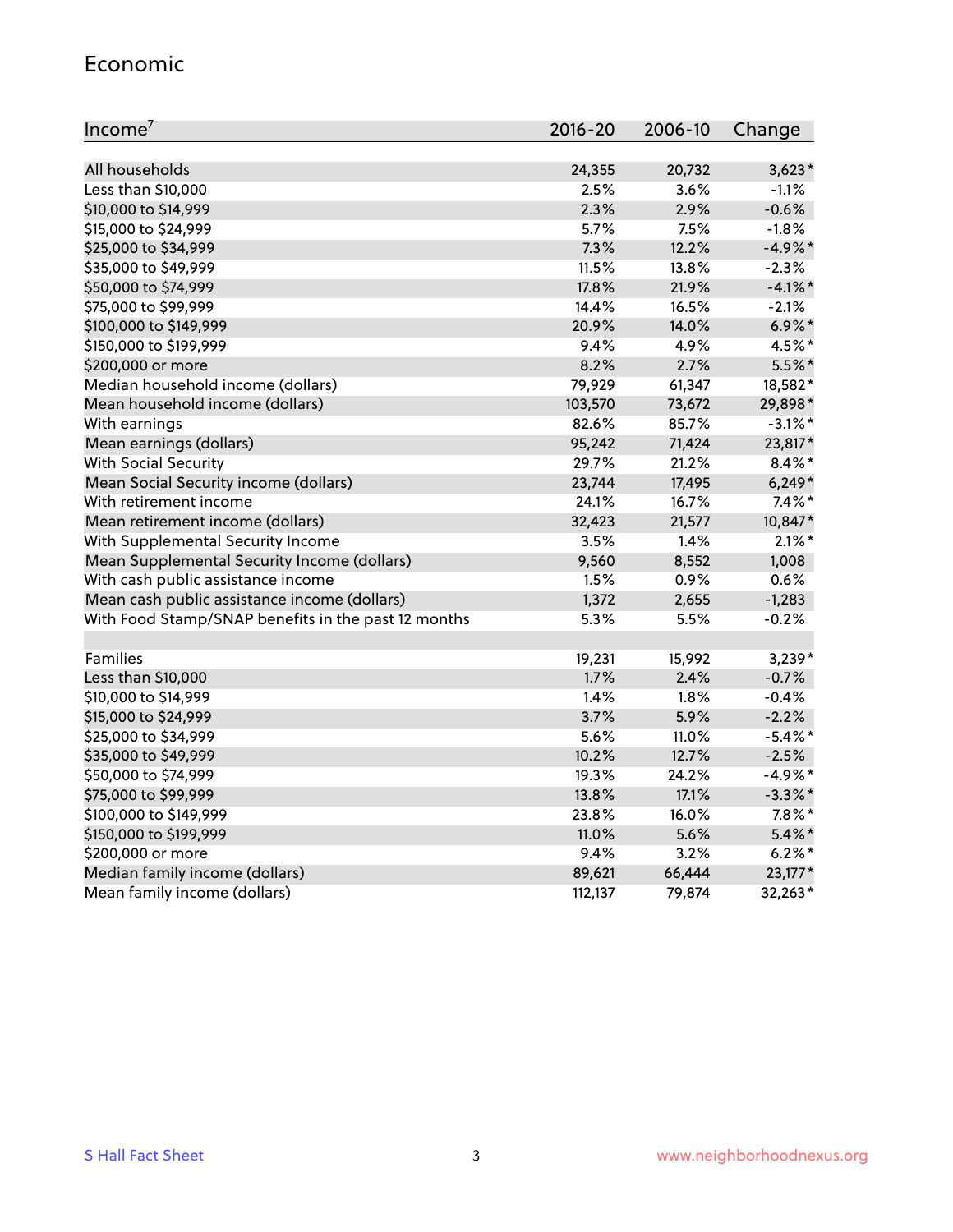#### Economic, continued...

| Income, continued <sup>8</sup>                                        | $2016 - 20$ | 2006-10 | Change   |
|-----------------------------------------------------------------------|-------------|---------|----------|
|                                                                       |             |         |          |
| Nonfamily households                                                  | 5,124       | 4,740   | 384      |
| Median nonfamily income (dollars)                                     | 41,127      | 37,667  | 3,460    |
| Mean nonfamily income (dollars)                                       | 63,576      | 48,704  | 14,872*  |
| Median earnings for workers (dollars)                                 | 35,182      | 33,548  | $1,634*$ |
| Median earnings for male full-time, year-round workers                | 49,406      | 47,664  | 1,742    |
| (dollars)                                                             |             |         |          |
| Median earnings for female full-time, year-round workers<br>(dollars) | 41,959      | 36,448  | $5,511*$ |
| Per capita income (dollars)                                           | 35,401      | 26,598  | 8,803*   |
|                                                                       |             |         |          |
| Families and People Below Poverty Level <sup>9</sup>                  | 2016-20     | 2006-10 | Change   |
|                                                                       |             |         |          |
| <b>All families</b>                                                   | 6.0%        | 6.4%    | $-0.4%$  |
| With related children under 18 years                                  | 10.4%       | 10.2%   | 0.1%     |
| With related children under 5 years only                              | 10.5%       | 11.7%   | $-1.2%$  |
| Married couple families                                               | 3.1%        | 3.4%    | $-0.4%$  |
| With related children under 18 years                                  | 4.9%        | 5.2%    | $-0.3%$  |
| With related children under 5 years only                              | 6.9%        | 4.7%    | 2.2%     |
| Families with female householder, no husband present                  | 23.3%       | 20.9%   | 2.4%     |
| With related children under 18 years                                  | 31.2%       | 29.0%   | 2.2%     |
| With related children under 5 years only                              | 36.4%       | 32.2%   | 4.2%     |
| All people                                                            | 9.0%        | 9.3%    | $-0.3%$  |
| Under 18 years                                                        | 13.6%       | 12.8%   | 0.8%     |
| Related children under 18 years                                       | 13.3%       | 12.6%   | 0.8%     |
| Related children under 5 years                                        | 19.7%       | 15.8%   | 3.9%     |
| Related children 5 to 17 years                                        | 11.1%       | 11.2%   | $-0.1%$  |
| 18 years and over                                                     | 7.5%        | 8.0%    | $-0.5%$  |
| 18 to 64 years                                                        | 8.3%        | 7.6%    | 0.7%     |
| 65 years and over                                                     | 4.0%        | 10.5%   | $-6.5%$  |
| People in families                                                    | 7.2%        | 7.5%    | $-0.3%$  |
| Unrelated individuals 15 years and over                               | 22.4%       | 21.7%   | 0.8%     |
|                                                                       |             |         |          |
| Non-Hispanic white people                                             | 5.9%        | 7.6%    | $-1.7%$  |
| Black or African-American people                                      | 8.2%        | 9.3%    | $-1.0%$  |
| Asian people                                                          | 2.7%        | 7.2%    | $-4.5%$  |
| Hispanic or Latino people                                             | 21.1%       | 18.6%   | 2.5%     |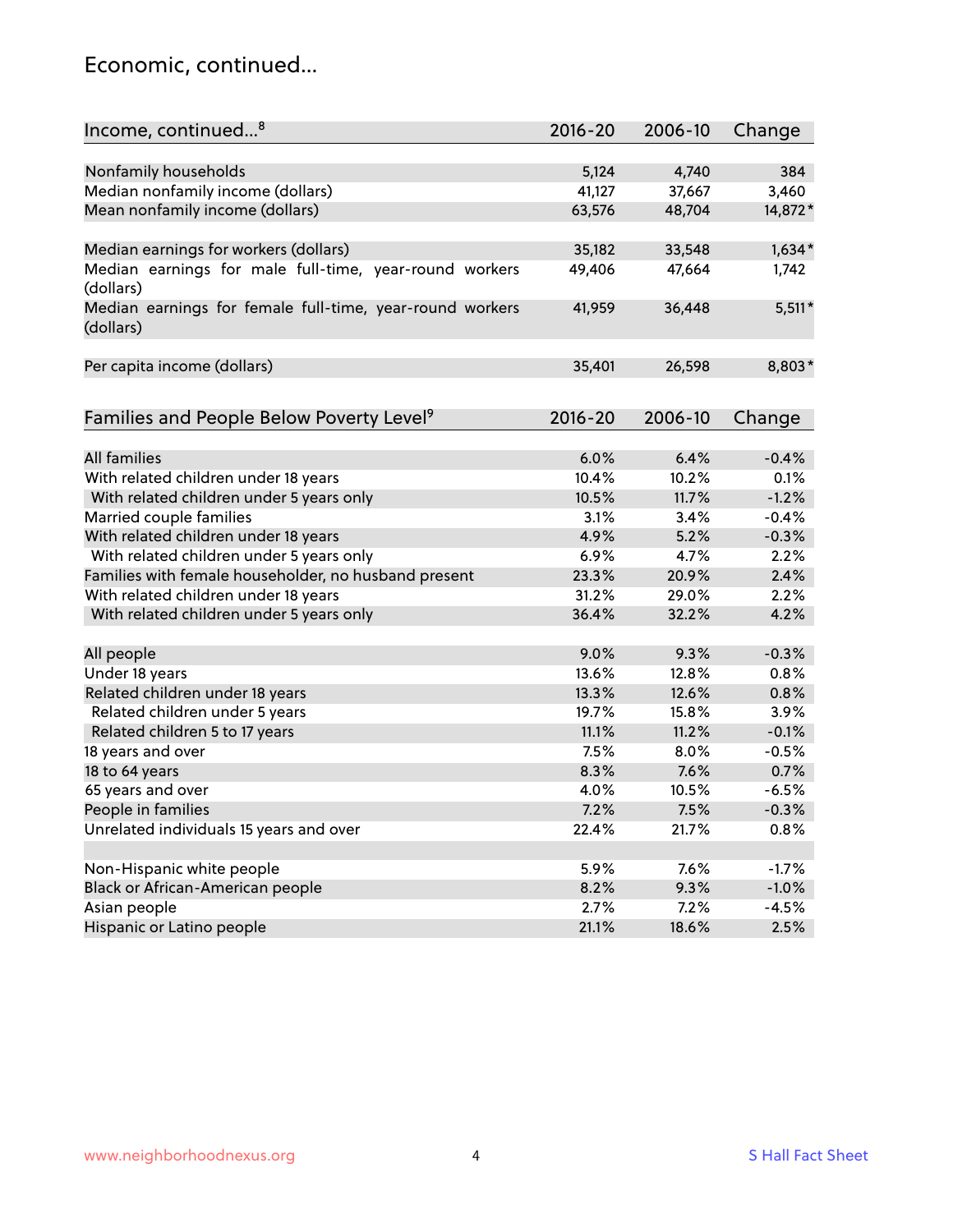## Employment

| Employment Status <sup>10</sup>                                        | $2016 - 20$    | 2006-10        | Change            |
|------------------------------------------------------------------------|----------------|----------------|-------------------|
|                                                                        |                |                |                   |
| Population 16 years and over                                           | 58,540         | 43,518         | 15,022*           |
| In labor force                                                         | 66.6%          | 68.1%          | $-1.5%$           |
| Civilian labor force                                                   | 66.6%          | 68.0%          | $-1.5%$           |
| Employed                                                               | 64.3%          | 63.9%          | 0.4%              |
| Unemployed                                                             | 2.2%           | 4.1%           | $-1.9%$           |
| <b>Armed Forces</b>                                                    | 0.1%           | 0.1%           | $-0.0%$           |
| Not in labor force                                                     | 33.4%          | 31.9%          | 1.5%              |
|                                                                        |                |                |                   |
| Civilian labor force                                                   | 38,959         | 29,602         | $9,357*$          |
| <b>Unemployment Rate</b>                                               | 3.4%           | 6.0%           | $-2.7%$           |
| Females 16 years and over                                              | 29,494         | 21,998         | 7,496*            |
| In labor force                                                         | 59.2%          | 60.5%          | $-1.3%$           |
| Civilian labor force                                                   | 59.2%          | 60.4%          | $-1.2%$           |
| Employed                                                               | 57.0%          | 56.8%          | 0.2%              |
|                                                                        |                |                |                   |
| Own children of the householder under 6 years                          | 5,738          | 5,640          | 98                |
| All parents in family in labor force                                   | 57.8%          | 56.9%          | 0.8%              |
|                                                                        |                |                |                   |
| Own children of the householder 6 to 17 years                          | 12,294         | 9,956          | 2,338*            |
| All parents in family in labor force                                   | 71.5%          | 67.2%          | 4.2%              |
|                                                                        |                |                |                   |
| Industry <sup>11</sup>                                                 | $2016 - 20$    | 2006-10        | Change            |
|                                                                        |                |                |                   |
| Civilian employed population 16 years and over                         | 37,646<br>0.3% | 27,819<br>0.8% | 9,827*<br>$-0.5%$ |
| Agriculture, forestry, fishing and hunting, and mining<br>Construction | 9.5%           | 10.0%          | $-0.5%$           |
| Manufacturing                                                          | 15.4%          | 16.5%          | $-1.1%$           |
| Wholesale trade                                                        | 4.8%           | 5.2%           | $-0.4%$           |
| Retail trade                                                           | 10.8%          | 12.6%          | $-1.8%$           |
| Transportation and warehousing, and utilities                          | 4.6%           | 4.0%           | 0.6%              |
| Information                                                            | 1.8%           | 2.0%           | $-0.2%$           |
| Finance and insurance, and real estate and rental and leasing          | 6.0%           | 6.2%           | $-0.2%$           |
| Professional, scientific, and management, and administrative           | 10.3%          | 9.4%           | 0.9%              |
| and waste management services                                          |                |                |                   |
| Educational services, and health care and social assistance            | 19.3%          | 19.3%          | $-0.0%$           |
| Arts, entertainment, and recreation, and accommodation and             | 8.4%           | 6.7%           | $1.8\%$ *         |
| food services                                                          |                |                |                   |
| Other services, except public administration                           | 6.3%           | 4.4%           | $2.0\%$ *         |
| Public administration                                                  | 2.5%           | 3.0%           | $-0.5%$           |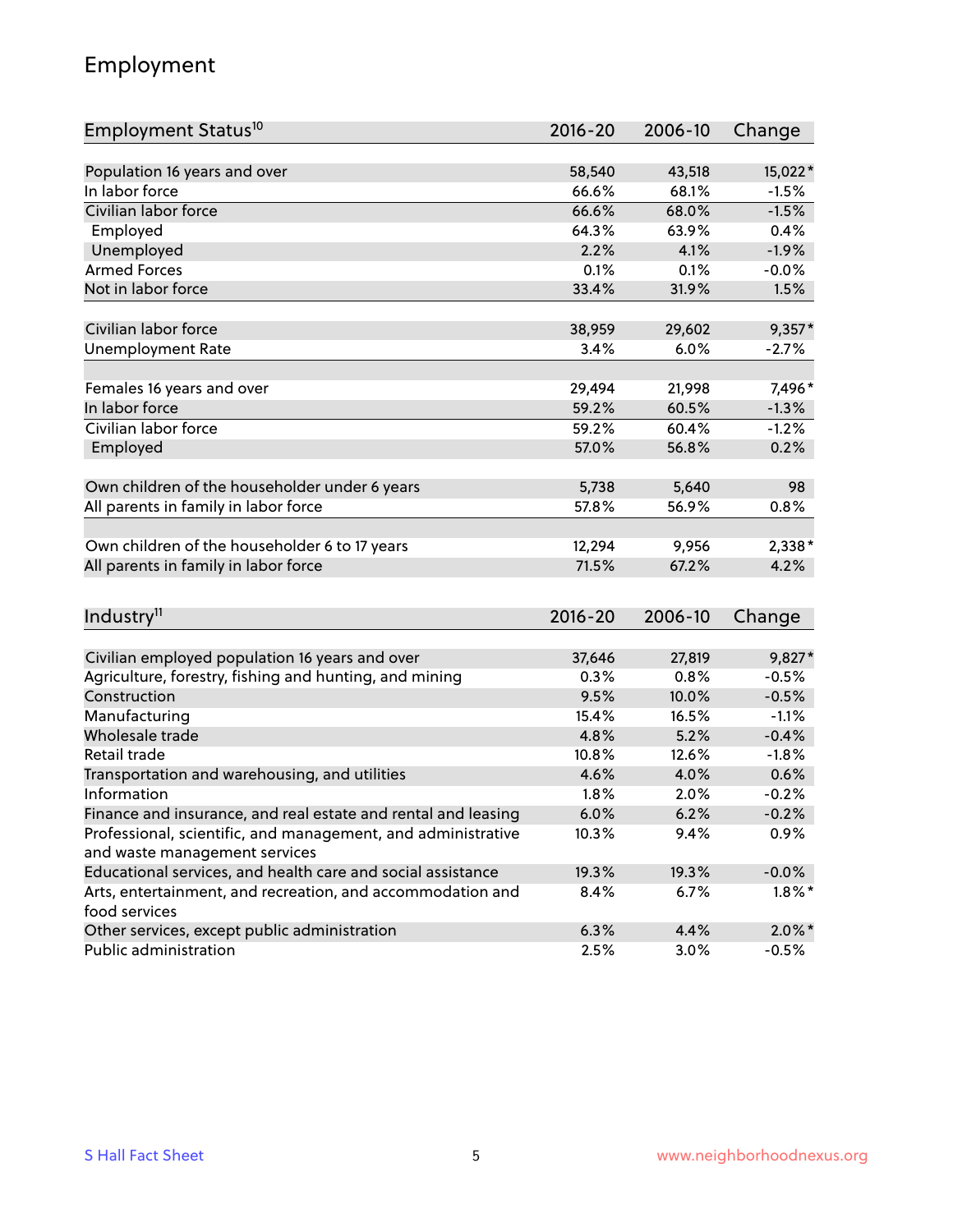# Employment, continued...

| Occupation <sup>12</sup>                                                    | $2016 - 20$ | 2006-10 | Change     |
|-----------------------------------------------------------------------------|-------------|---------|------------|
| Civilian employed population 16 years and over                              | 37,646      | 27,819  | $9,827*$   |
| Management, business, science, and arts occupations                         | 37.8%       | 33.8%   | 4.0%*      |
| Service occupations                                                         | 13.4%       | 12.5%   | 0.9%       |
| Sales and office occupations                                                | 22.9%       | 27.3%   | $-4.4\%$ * |
|                                                                             |             |         | $-1.1%$    |
| Natural<br>and<br>resources,<br>construction,<br>maintenance<br>occupations | 10.9%       | 12.0%   |            |
| Production, transportation, and material moving occupations                 | 14.9%       | 14.3%   | 0.6%       |
| Class of Worker <sup>13</sup>                                               | $2016 - 20$ | 2006-10 | Change     |
| Civilian employed population 16 years and over                              | 37,646      | 27,819  | 9,827*     |
| Private wage and salary workers                                             | 81.3%       | 82.3%   | $-1.0%$    |
|                                                                             |             | 12.6%   | $-0.1%$    |
| Government workers                                                          | 12.4%       |         |            |
| Self-employed in own not incorporated business workers                      | 6.2%        | 4.8%    | 1.4%       |
| Unpaid family workers                                                       | 0.1%        | 0.3%    | $-0.2%$    |
| Job Flows <sup>14</sup>                                                     | 2019        | 2010    | Change     |
|                                                                             |             |         |            |
| Total Jobs in district                                                      | 29,266      | 18,826  | 10,440     |
| Held by residents of district                                               | 18.9%       | 20.2%   | $-1.2%$    |
| Held by non-residents of district                                           | 81.1%       | 79.8%   | 1.2%       |
| Jobs by Industry Sector <sup>15</sup>                                       | 2019        | 2010    | Change     |
| Total Jobs in district                                                      | 29,266      | 18,826  | 10,440     |
|                                                                             |             |         |            |
| Goods Producing sectors                                                     | 30.1%       | 33.4%   | $-3.3%$    |
| Trade, Transportation, and Utilities sectors                                | 26.0%       | 24.8%   | 1.3%       |
| All Other Services sectors                                                  | 43.9%       | 41.8%   | 2.0%       |
| Total Jobs in district held by district residents                           | 5,542       | 3,796   | 1,746      |
| <b>Goods Producing sectors</b>                                              | 28.8%       | 33.4%   | $-4.6%$    |
| Trade, Transportation, and Utilities sectors                                | 19.5%       | 18.8%   | 0.7%       |
| All Other Services sectors                                                  | 51.8%       | 47.9%   | 3.9%       |
|                                                                             |             |         |            |
| Jobs by Earnings <sup>16</sup>                                              | 2019        | 2010    | Change     |
|                                                                             |             |         |            |
| Total Jobs in district                                                      | 29,266      | 18,826  | 10,440     |
| Jobs with earnings \$1250/month or less                                     | 19.7%       | 24.2%   | $-4.5%$    |
| Jobs with earnings \$1251/month to \$3333/month                             | 35.6%       | 38.9%   | $-3.3%$    |
| Jobs with earnings greater than \$3333/month                                | 44.7%       | 37.0%   | 7.8%       |
| Total Jobs in district held by district residents                           | 5,542       | 3,796   | 1,746      |
| Jobs with earnings \$1250/month or less                                     | 22.8%       | 26.8%   | $-4.0%$    |
| Jobs with earnings \$1251/month to \$3333/month                             | 34.5%       | 33.4%   | 1.1%       |
| Jobs with earnings greater than \$3333/month                                | 42.8%       | 39.9%   | 2.9%       |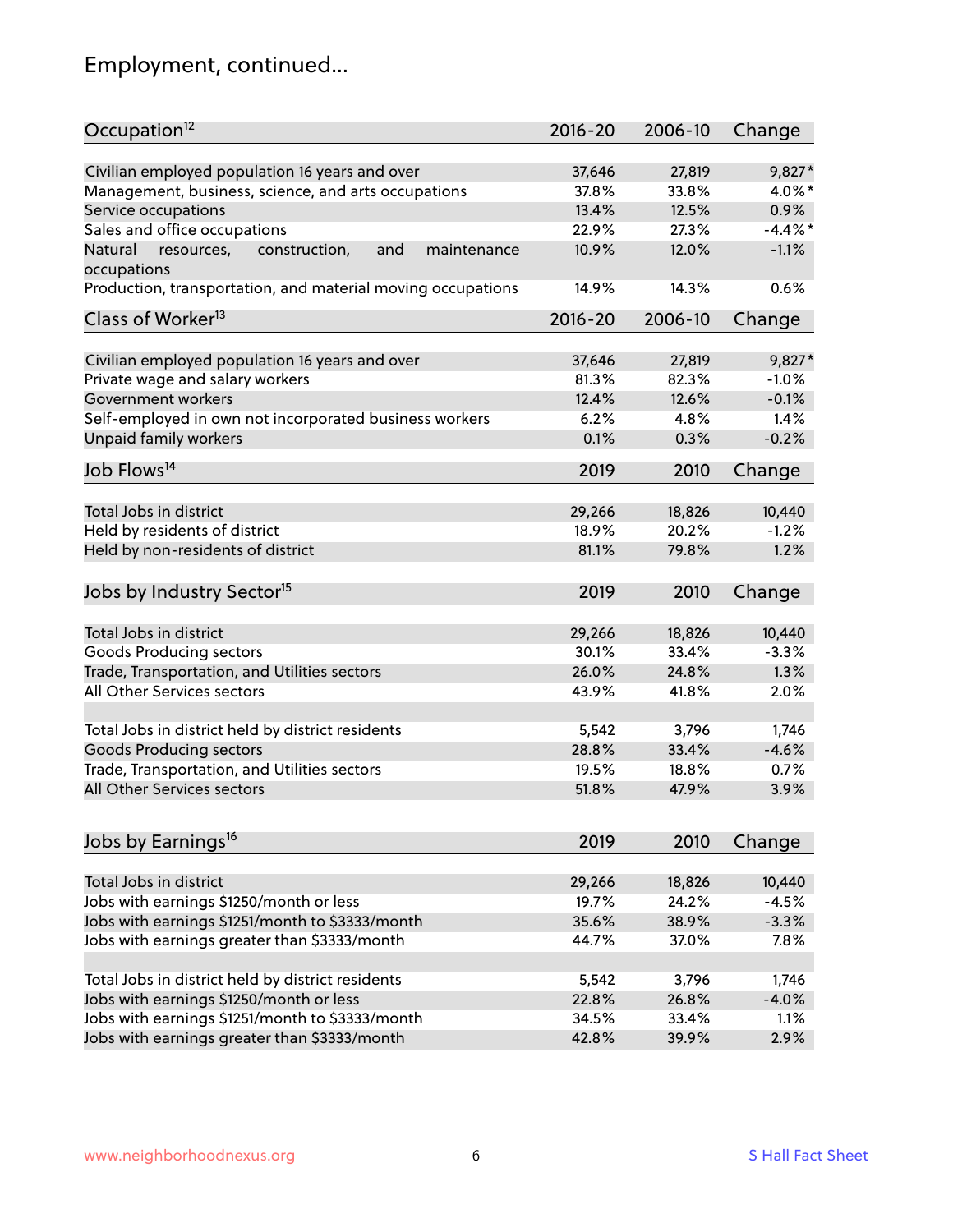# Employment, continued...

| Jobs by Age of Worker <sup>17</sup>               | 2019   | 2010   | Change   |
|---------------------------------------------------|--------|--------|----------|
|                                                   |        |        |          |
| Total Jobs in district                            | 29,266 | 18,826 | 10,440   |
| Jobs with workers age 29 or younger               | 24.6%  | 22.1%  | 2.5%     |
| Jobs with workers age 30 to 54                    | 54.4%  | 61.7%  | $-7.3%$  |
| Jobs with workers age 55 or older                 | 21.0%  | 16.3%  | 4.7%     |
|                                                   |        |        |          |
| Total Jobs in district held by district residents | 5,542  | 3.796  | 1,746    |
| Jobs with workers age 29 or younger               | 24.9%  | 18.4%  | 6.5%     |
| Jobs with workers age 30 to 54                    | 50.7%  | 62.2%  | $-11.5%$ |
| Jobs with workers age 55 or older                 | 24.4%  | 19.5%  | 5.0%     |
|                                                   |        |        |          |

#### Education

| School Enrollment <sup>18</sup>                | $2016 - 20$ | 2006-10 | Change    |
|------------------------------------------------|-------------|---------|-----------|
|                                                |             |         |           |
| Population 3 years and over enrolled in school | 18,988      | 15,247  | $3,741*$  |
| Nursery school, preschool                      | 6.3%        | 7.4%    | $-1.0%$   |
| Kindergarten                                   | 5.3%        | 7.1%    | $-1.8%$   |
| Elementary school (grades 1-8)                 | 45.0%       | 44.7%   | 0.3%      |
| High school (grades 9-12)                      | 22.4%       | 21.5%   | 0.8%      |
| College or graduate school                     | 21.1%       | 19.3%   | $1.7\%$   |
| Educational Attainment <sup>19</sup>           | $2016 - 20$ | 2006-10 | Change    |
|                                                |             |         |           |
| Population 25 years and over                   | 49,917      | 37,325  | 12,592*   |
| Less than 9th grade                            | 5.6%        | 5.7%    | $-0.0%$   |
| 9th to 12th grade, no diploma                  | 7.0%        | 8.7%    | $-1.7%$   |
| High school graduate (includes equivalency)    | 26.1%       | 28.3%   | $-2.2%$   |
| Some college, no degree                        | 22.5%       | 23.7%   | $-1.2%$   |
| Associate's degree                             | 8.4%        | 7.2%    | 1.1%      |
| Bachelor's degree                              | 19.6%       | 17.4%   | $2.2\%$ * |
| Graduate or professional degree                | 10.8%       | $9.0\%$ | $1.8\%$   |
|                                                |             |         |           |
| Percent high school graduate or higher         | 87.3%       | 85.6%   | $1.8\%$   |
| Percent bachelor's degree or higher            | 30.3%       | 26.3%   | $4.0\%$ * |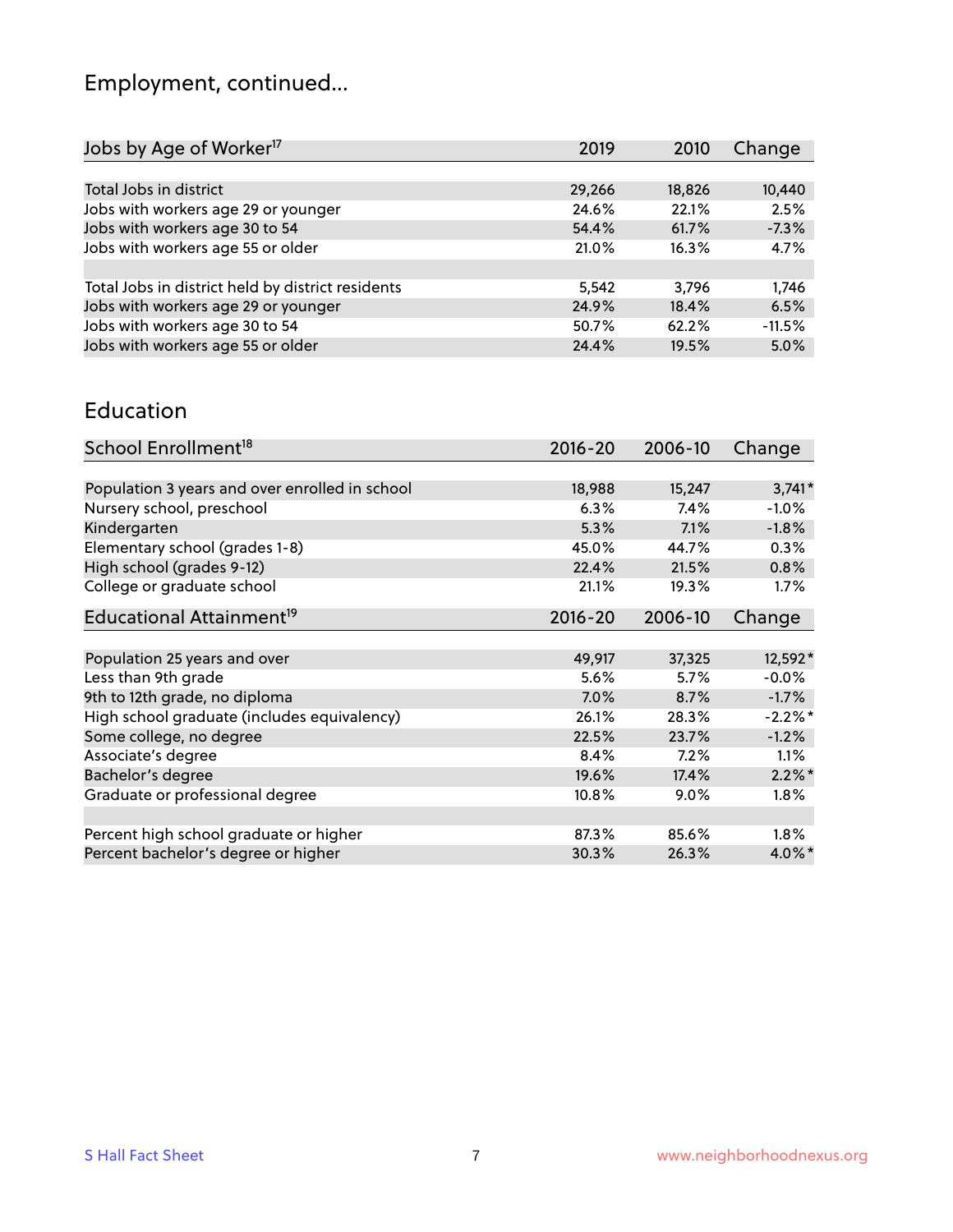## Housing

| Households by Type <sup>20</sup>                     | 2016-20 | 2006-10 | Change     |
|------------------------------------------------------|---------|---------|------------|
|                                                      |         |         |            |
| <b>Total households</b>                              | 24,355  | 20,732  | $3,623*$   |
| Family households (families)                         | 79.0%   | 77.1%   | 1.8%       |
| With own children under 18 years                     | 32.8%   | 37.3%   | $-4.6\%$ * |
| Married-couple family                                | 62.8%   | 62.2%   | 0.6%       |
| With own children of the householder under 18 years  | 24.5%   | 29.2%   | $-4.7\%$ * |
| Male householder, no wife present, family            | 5.1%    | 4.5%    | 0.6%       |
| With own children of the householder under 18 years  | 2.3%    | 2.3%    | 0.1%       |
| Female householder, no husband present, family       | 11.1%   | 10.4%   | 0.7%       |
| With own children of the householder under 18 years  | 5.9%    | 5.9%    | 0.0%       |
| Nonfamily households                                 | 21.0%   | 22.9%   | $-1.8%$    |
| Householder living alone                             | 16.9%   | 17.6%   | $-0.7%$    |
| 65 years and over                                    | 7.0%    | 5.2%    | $1.8\%$ *  |
|                                                      |         |         |            |
| Households with one or more people under 18 years    | 36.8%   | 41.1%   | $-4.3\%$ * |
| Households with one or more people 65 years and over | 28.4%   | 18.9%   | $9.5%$ *   |
|                                                      |         |         |            |
| Average household size                               | 3.07    | 2.78    | $0.29*$    |
| Average family size                                  | 3.42    | 3.16    | $0.26*$    |
|                                                      | 2016-20 | 2006-10 |            |
| Housing Occupancy <sup>21</sup>                      |         |         | Change     |
| Total housing units                                  | 26,560  | 22,732  | 3,828*     |
| Occupied housing units                               | 91.7%   | 91.2%   | 0.5%       |
| Vacant housing units                                 | 8.3%    | 8.8%    | $-0.5%$    |
|                                                      |         |         |            |
| Homeowner vacancy rate                               | 1.2     | 3.2     | $-2.0$     |
| Rental vacancy rate                                  | 5.5     | 8.0     | $-2.5$     |
|                                                      |         |         |            |
| Units in Structure <sup>22</sup>                     | 2016-20 | 2006-10 | Change     |
|                                                      |         |         |            |
| Total housing units                                  | 26,560  | 22,732  | 3,828*     |
| 1-unit, detached                                     | 80.4%   | 79.7%   | 0.7%       |
| 1-unit, attached                                     | 3.6%    | 2.9%    | 0.7%       |
| 2 units                                              | 0.8%    | 2.0%    | $-1.2%$    |
| 3 or 4 units                                         | 1.7%    | 2.7%    | $-1.0%$    |
| 5 to 9 units                                         | 1.4%    | 1.5%    | $-0.1%$    |
| 10 to 19 units                                       | 2.1%    | 1.8%    | 0.3%       |
| 20 or more units                                     | 2.1%    | 1.0%    | 1.0%       |
| Mobile home                                          | 7.9%    | 8.3%    | $-0.4%$    |
| Boat, RV, van, etc.                                  | 0.0%    | 0.1%    | $-0.1%$    |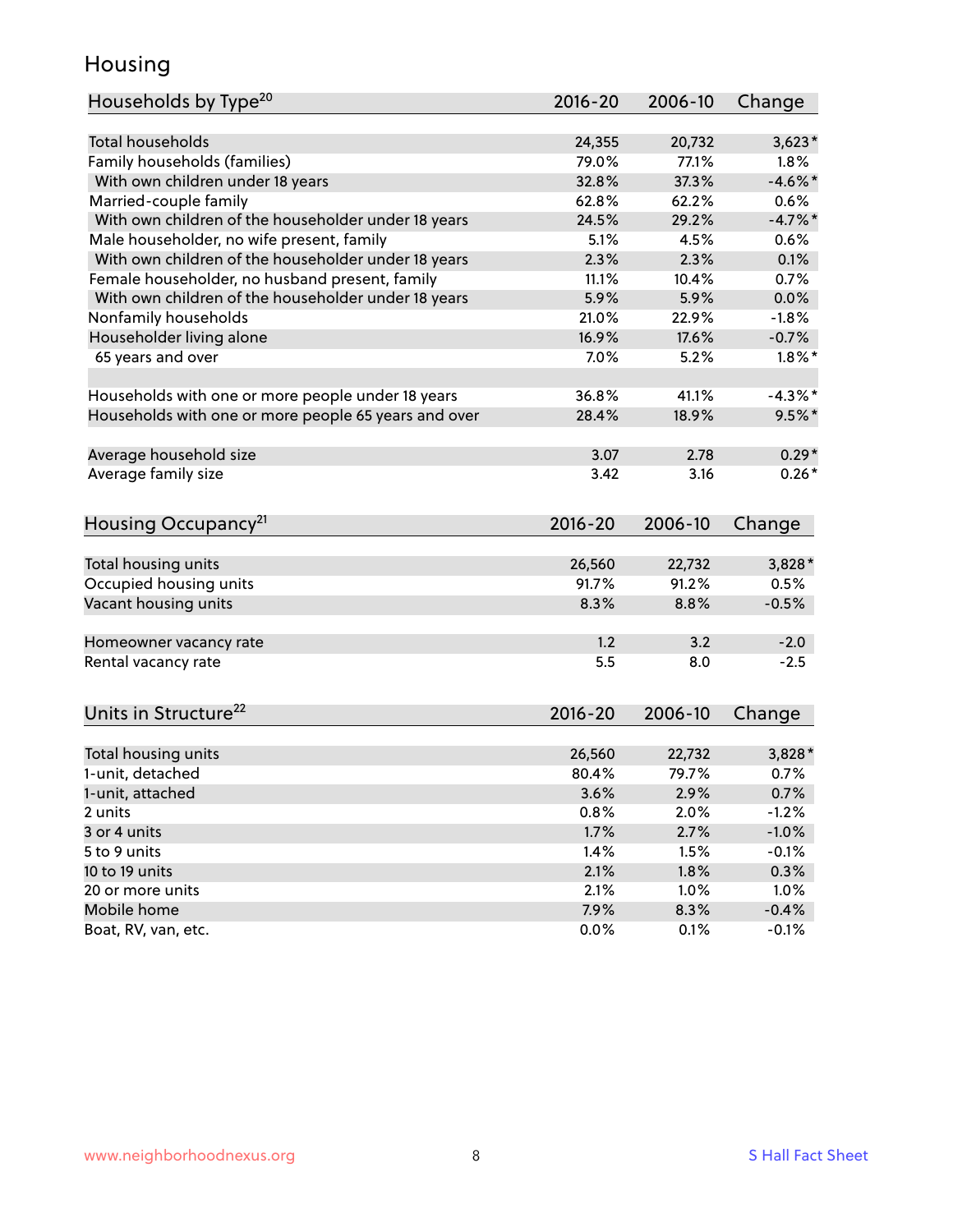## Housing, Continued...

| Year Structure Built <sup>23</sup>             | 2016-20     | 2006-10 | Change     |
|------------------------------------------------|-------------|---------|------------|
| Total housing units                            | 26,560      | 22,732  | $3,828*$   |
| Built 2014 or later                            | 10.6%       | (X)     | (X)        |
| Built 2010 to 2013                             | 5.2%        | (X)     | (X)        |
| Built 2000 to 2009                             | 31.8%       | 32.6%   | $-0.9%$    |
| Built 1990 to 1999                             | 25.7%       | 28.6%   | $-3.0\%$ * |
| Built 1980 to 1989                             | 11.3%       | 17.1%   | $-5.8%$ *  |
| Built 1970 to 1979                             | 8.1%        | 10.6%   | $-2.6\%$ * |
| Built 1960 to 1969                             | 3.0%        | 4.3%    | $-1.3%$    |
| Built 1950 to 1959                             | 2.0%        | 3.5%    | $-1.4%$    |
| Built 1940 to 1949                             | 1.2%        | 1.3%    | $-0.1%$    |
| Built 1939 or earlier                          | 1.2%        | 1.9%    | $-0.7%$    |
| Housing Tenure <sup>24</sup>                   | $2016 - 20$ | 2006-10 |            |
|                                                |             |         | Change     |
| Occupied housing units                         | 24,355      | 20,732  | $3,623*$   |
| Owner-occupied                                 | 81.0%       | 79.9%   | 1.1%       |
| Renter-occupied                                | 19.0%       | 20.1%   | $-1.1%$    |
| Average household size of owner-occupied unit  | 3.06        | 2.76    | $0.30*$    |
| Average household size of renter-occupied unit | 3.09        | 2.84    | 0.25       |
| Residence 1 Year Ago <sup>25</sup>             | $2016 - 20$ | 2006-10 | Change     |
|                                                |             |         |            |
| Population 1 year and over                     | 73,933      | 57,138  | 16,795*    |
| Same house                                     | 85.0%       | 86.5%   | $-1.5%$    |
| Different house in the U.S.                    | 14.9%       | 13.5%   | 1.4%       |
| Same county                                    | 7.3%        | 6.9%    | 0.5%       |
| Different county                               | 7.5%        | 6.6%    | 0.9%       |
| Same state                                     | 4.8%        | 4.9%    | $-0.1%$    |
| Different state                                | 2.7%        | 1.7%    | $1.0\%$ *  |
| Abroad                                         | 0.1%        | 0.1%    | 0.1%       |
| Value of Housing Unit <sup>26</sup>            | $2016 - 20$ | 2006-10 | Change     |
| Owner-occupied units                           | 19,716      | 16,559  | $3,157*$   |
| Less than \$50,000                             | 4.2%        | 5.3%    | $-1.0%$    |
| \$50,000 to \$99,999                           | 4.4%        | 4.1%    | 0.3%       |
| \$100,000 to \$149,999                         | 11.6%       | 17.9%   | $-6.4\%$ * |
| \$150,000 to \$199,999                         | 17.2%       | 27.0%   | $-9.9\%$ * |
| \$200,000 to \$299,999                         | 29.5%       | 23.2%   | $6.3\%$ *  |
| \$300,000 to \$499,999                         | 24.3%       | 16.4%   | $7.9\%*$   |
| \$500,000 to \$999,999                         | 7.7%        | 4.5%    | 3.2%       |
| \$1,000,000 or more                            | 1.1%        | 1.6%    | $-0.4%$    |
| Median (dollars)                               | 240,123     | 189,507 | 50,615*    |
| Mortgage Status <sup>27</sup>                  | $2016 - 20$ | 2006-10 | Change     |
| Owner-occupied units                           | 19,716      | 16,559  | $3,157*$   |
| Housing units with a mortgage                  | 68.0%       | 77.7%   | $-9.7%$ *  |
| Housing units without a mortgage               | 32.0%       | 22.3%   | $9.7\%$ *  |
|                                                |             |         |            |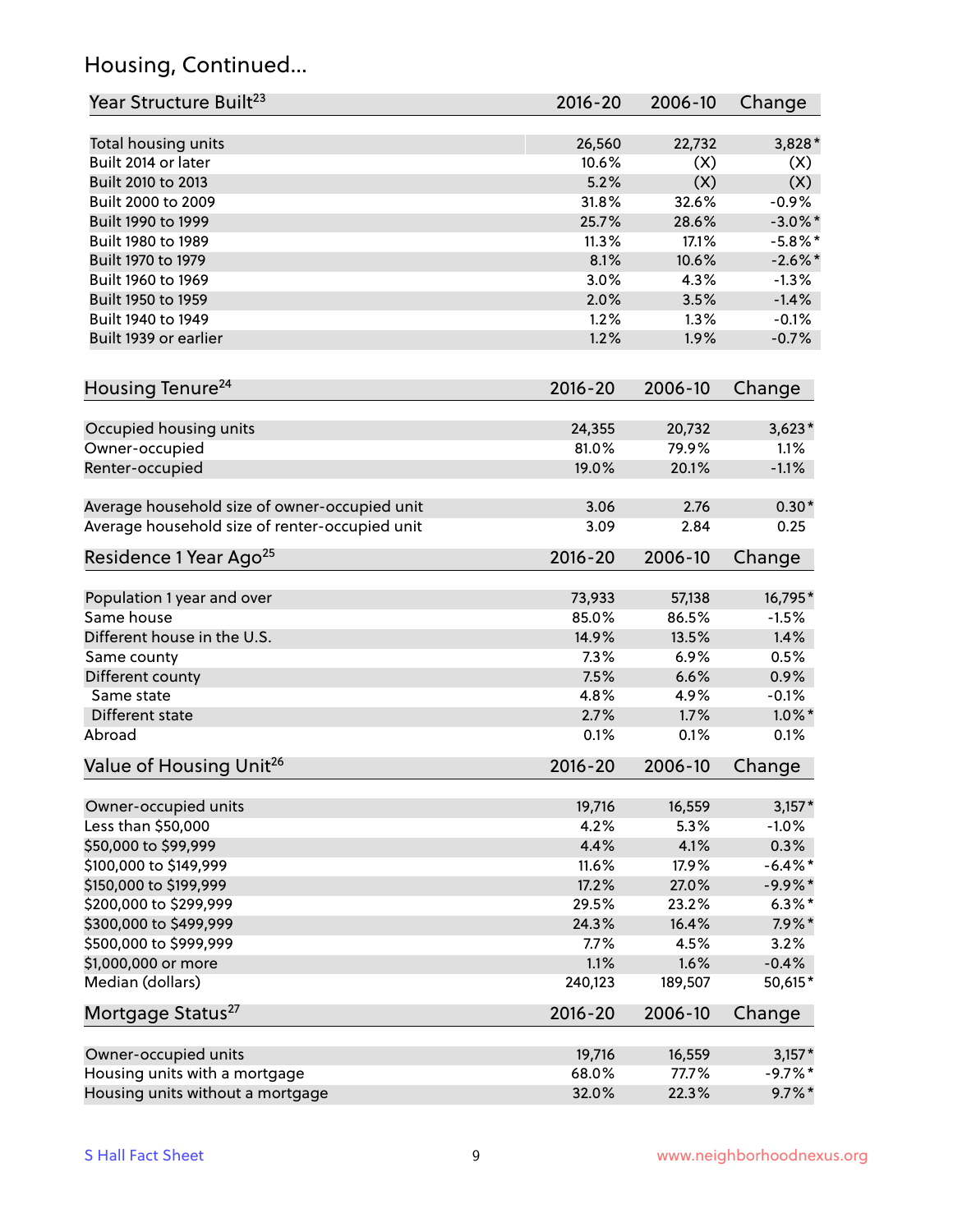## Housing, Continued...

| Selected Monthly Owner Costs <sup>28</sup>                                            | 2016-20       | 2006-10       | Change              |
|---------------------------------------------------------------------------------------|---------------|---------------|---------------------|
| Housing units with a mortgage                                                         | 13,412        | 12,872        | 540                 |
| Less than \$300                                                                       | 0.0%          | 0.1%          | $-0.1%$             |
| \$300 to \$499                                                                        | 0.8%          | 1.0%          | $-0.1%$             |
| \$500 to \$999                                                                        | 15.4%         | 15.1%         | 0.3%                |
| \$1,000 to \$1,499                                                                    | 33.0%         | 36.2%         | $-3.2%$             |
| \$1,500 to \$1,999                                                                    | 25.8%         | 23.1%         | 2.8%                |
| \$2,000 to \$2,999                                                                    | 18.0%         | 16.8%         | 1.2%                |
| \$3,000 or more                                                                       | 6.9%          | 7.8%          | $-0.9%$             |
| Median (dollars)                                                                      | 1,514         | 1,465         | 48*                 |
|                                                                                       |               |               |                     |
| Housing units without a mortgage<br>Less than \$150                                   | 6,304<br>0.7% | 3,687<br>4.1% | $2,617*$<br>$-3.4%$ |
| \$150 to \$249                                                                        | 5.7%          | 12.3%         | $-6.7%$             |
| \$250 to \$349                                                                        | 18.1%         | 21.8%         | $-3.7%$             |
| \$350 to \$499                                                                        | 32.9%         | 26.2%         | 6.7%                |
| \$500 to \$699                                                                        | 25.0%         | 25.6%         | $-0.6%$             |
| \$700 or more                                                                         | 17.7%         | 10.0%         | 7.7%                |
| Median (dollars)                                                                      | 468           | 400           | $68*$               |
|                                                                                       |               |               |                     |
| Selected Monthly Owner Costs as a Percentage of<br>Household Income <sup>29</sup>     | $2016 - 20$   | 2006-10       | Change              |
| Housing units with a mortgage (excluding units where<br>SMOCAPI cannot be computed)   | 13,403        | 12,849        | 554                 |
| Less than 20.0 percent                                                                | 48.4%         | 31.3%         | 17.0%*              |
| 20.0 to 24.9 percent                                                                  | 17.0%         | 19.3%         | $-2.3%$             |
| 25.0 to 29.9 percent                                                                  | 9.5%          | 12.7%         | $-3.2\%$ *          |
| 30.0 to 34.9 percent                                                                  | 7.3%          | 9.4%          | $-2.1%$             |
| 35.0 percent or more                                                                  | 17.8%         | 27.3%         | $-9.5%$ *           |
| Not computed                                                                          | 9             | 23            | $-14$               |
| Housing unit without a mortgage (excluding units where<br>SMOCAPI cannot be computed) | 6,226         | 3,613         | $2,613*$            |
| Less than 10.0 percent                                                                | 62.3%         | 43.5%         | 18.8%               |
| 10.0 to 14.9 percent                                                                  | 16.5%         | 24.6%         | $-8.1%$             |
| 15.0 to 19.9 percent                                                                  | 6.0%          | 9.2%          | $-3.2%$             |
| 20.0 to 24.9 percent                                                                  | 4.9%          | 6.7%          | $-1.8%$             |
| 25.0 to 29.9 percent                                                                  | 2.3%          | 5.2%          | $-2.9%$             |
| 30.0 to 34.9 percent                                                                  | 1.3%          | 1.6%          | $-0.3%$             |
| 35.0 percent or more                                                                  | 6.7%          | 9.2%          | $-2.5%$             |
| Not computed                                                                          | 78            | 74            | $\overline{4}$      |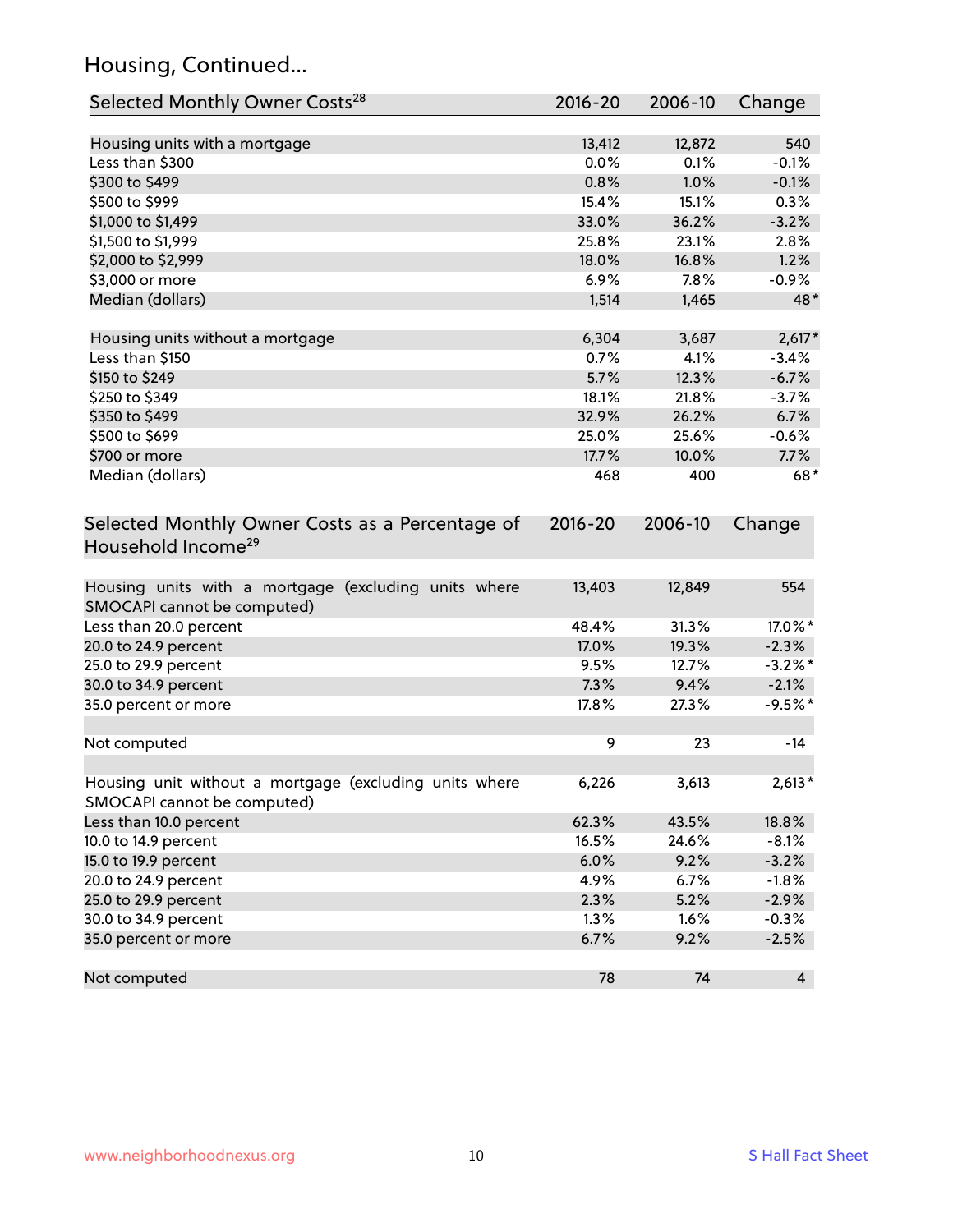## Housing, Continued...

| Gross Rent <sup>30</sup>                                                       | 2016-20     | 2006-10 | Change          |
|--------------------------------------------------------------------------------|-------------|---------|-----------------|
| Occupied units paying rent                                                     | 4,364       | 3,837   | 527             |
| Less than \$200                                                                | 0.5%        | 0.0%    | 0.5%            |
| \$200 to \$499                                                                 | 1.4%        | 3.3%    | $-1.9%$         |
| \$500 to \$749                                                                 | 8.2%        | 21.9%   | $-13.7%$        |
| \$750 to \$999                                                                 | 24.2%       | 42.3%   | $-18.1%$        |
| \$1,000 to \$1,499                                                             | 47.2%       | 25.8%   | $21.4\%$ *      |
| \$1,500 to \$1,999                                                             | 12.5%       | 5.1%    | 7.4%            |
| \$2,000 or more                                                                | 6.1%        | 1.6%    | 4.5%            |
| Median (dollars)                                                               | 1,163       | 1,066   | $96*$           |
| No rent paid                                                                   | 275         | 336     | $-61$           |
| Gross Rent as a Percentage of Household Income <sup>31</sup>                   | $2016 - 20$ | 2006-10 | Change          |
| Occupied units paying rent (excluding units where GRAPI<br>cannot be computed) | 4,280       | 3,833   | 447             |
| Less than 15.0 percent                                                         | 13.7%       | 11.7%   | 1.9%            |
| 15.0 to 19.9 percent                                                           | 12.6%       | 9.0%    | 3.6%            |
| 20.0 to 24.9 percent                                                           | 17.0%       | 15.6%   | 1.3%            |
| 25.0 to 29.9 percent                                                           | 9.7%        | 14.2%   | $-4.5%$         |
| 30.0 to 34.9 percent                                                           | 5.4%        | 7.7%    | $-2.3%$         |
| 35.0 percent or more                                                           | 41.6%       | 41.7%   | $-0.2%$         |
| Not computed                                                                   | 359         | 340     | 19 <sup>°</sup> |
| Transportation                                                                 |             |         |                 |
| Commuting to Work <sup>32</sup>                                                | 2016-20     | 2006-10 | Change          |
| Workers 16 years and over                                                      | 37,171      | 27,137  | 10,034*         |
| Car, truck, or van - drove alone                                               | 79.7%       | 83.3%   | $-3.5%$ *       |
| Car, truck, or van - carpooled                                                 | 11.0%       | 9.4%    | 1.6%            |
| Public transportation (excluding taxicab)                                      | 0.2%        | 0.4%    | $-0.1%$         |
| Walked                                                                         | 0.7%        | 0.1%    | 0.6%            |
| Other means                                                                    | 0.9%        | 1.5%    | $-0.6%$         |
| Worked at home                                                                 | 7.4%        | 5.3%    | $2.1\%$ *       |
| Mean travel time to work (minutes)                                             | 28.6        | 27.6    | 1.0             |
| Vehicles Available <sup>33</sup>                                               | 2016-20     | 2006-10 | Change          |
| Occupied housing units                                                         | 24,355      | 20,732  | $3,623*$        |
| No vehicles available                                                          | 2.3%        | 2.5%    | $-0.3%$         |
| 1 vehicle available                                                            | 21.8%       | 24.6%   | $-2.8%$         |
| 2 vehicles available                                                           | 45.8%       | 43.4%   | 2.3%            |
| 3 or more vehicles available                                                   | 30.1%       | 29.4%   | 0.7%            |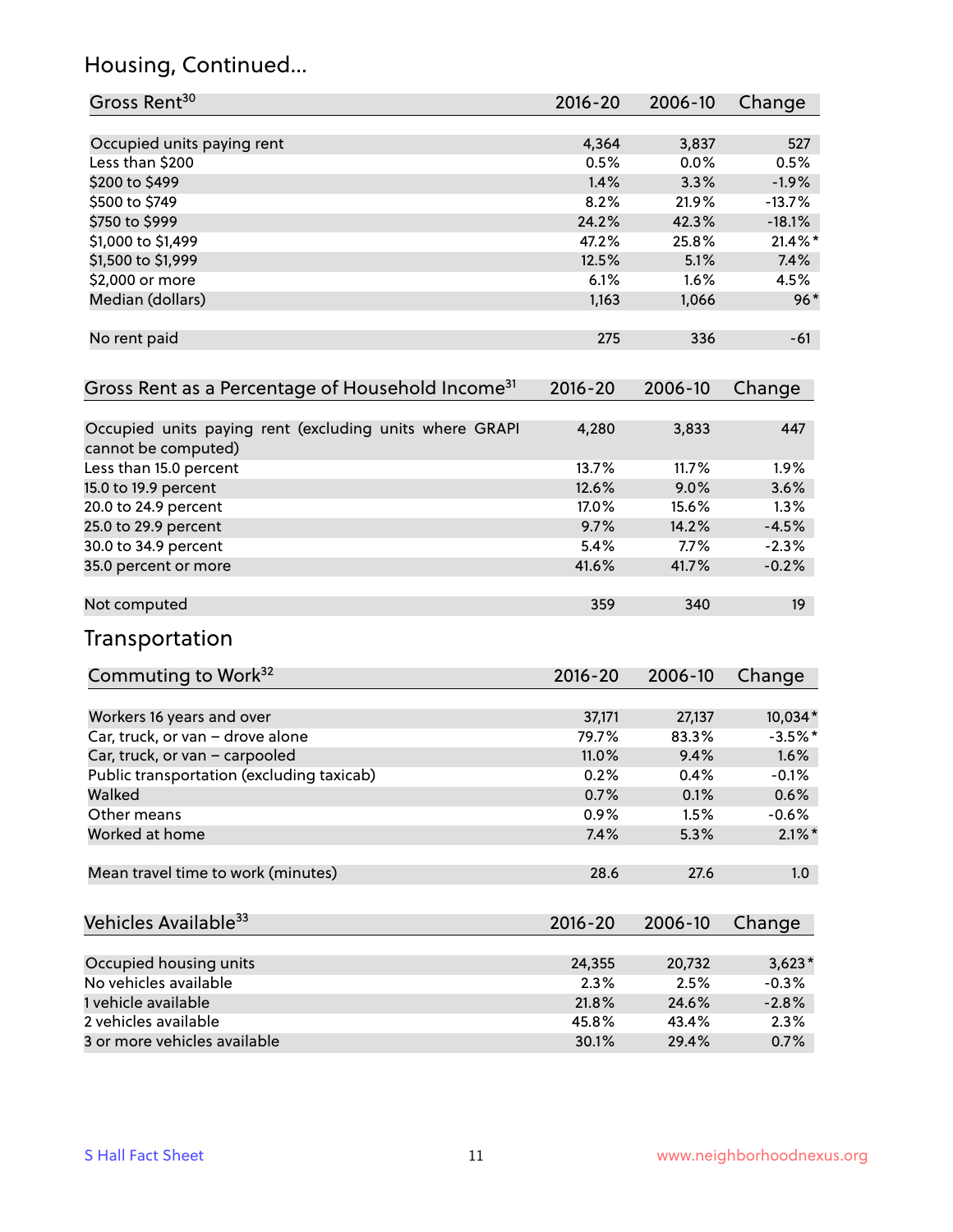#### Health

| Health Insurance coverage <sup>34</sup> | 2016-20 |
|-----------------------------------------|---------|
|-----------------------------------------|---------|

| Civilian Noninstitutionalized Population                | 74,755 |
|---------------------------------------------------------|--------|
| With health insurance coverage                          | 86.2%  |
| With private health insurance coverage                  | 71.9%  |
| With public health coverage                             | 25.5%  |
| No health insurance coverage                            | 13.8%  |
| Civilian Noninstitutionalized Population Under 19 years | 19,387 |
| No health insurance coverage                            | 7.7%   |
| Civilian Noninstitutionalized Population 19 to 64 years | 44,657 |
| In labor force:                                         | 36,271 |
| Employed:                                               | 35,135 |
| With health insurance coverage                          | 82.8%  |
| With private health insurance coverage                  | 80.7%  |
| With public coverage                                    | 3.9%   |
| No health insurance coverage                            | 17.2%  |
| Unemployed:                                             | 1,136  |
| With health insurance coverage                          | 56.7%  |
| With private health insurance coverage                  | 50.3%  |
| With public coverage                                    | 6.4%   |
| No health insurance coverage                            | 43.3%  |
| Not in labor force:                                     | 8,386  |
| With health insurance coverage                          | 73.9%  |
| With private health insurance coverage                  | 56.5%  |
| With public coverage                                    | 22.2%  |
| No health insurance coverage                            | 26.1%  |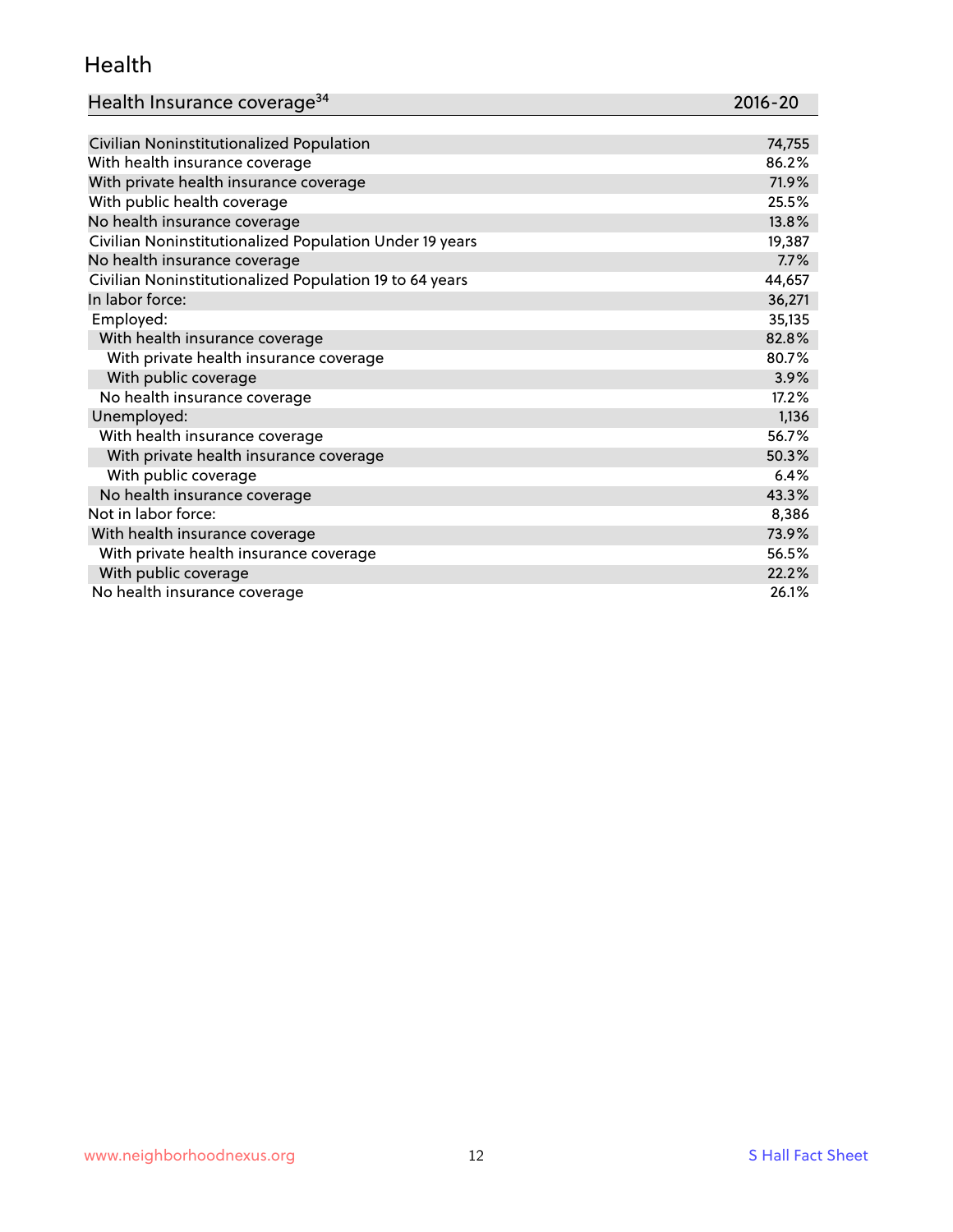## Employment Forecasts

| Forecast Employment by Sector <sup>35</sup>      | 2030   | 2020   | Change   |
|--------------------------------------------------|--------|--------|----------|
|                                                  |        |        |          |
| <b>All Sectors</b>                               | 28,602 | 27,872 | 2.6%     |
| Goods Producing                                  | 7,594  | 7,814  | $-2.8%$  |
| Agriculture, forestry, fishing and hunting       | 57     | 63     | $-9.5%$  |
| Mining                                           | 163    | 144    | 13.2%    |
| Construction                                     | 1,567  | 1,522  | 3.0%     |
| Manufacturing                                    | 5,807  | 6,085  | $-4.6%$  |
| Service Providing                                | 8,219  | 7,626  | 7.8%     |
| Wholesale trade                                  | 2,933  | 2,563  | 14.4%    |
| Retail trade                                     | 4,221  | 4,071  | 3.7%     |
| Transportation and warehousing                   | 977    | 890    | 9.8%     |
| <b>Utilities</b>                                 | 88     | 102    | $-13.7%$ |
| Information                                      | 100    | 96     | 4.2%     |
| <b>Financial activities</b>                      | 849    | 865    | $-1.8%$  |
| Finance and insurance                            | 597    | 596    | 0.2%     |
| Real estate and rental and leasing               | 252    | 269    | $-6.3%$  |
| Professional and business services               | 868    | 858    | 1.2%     |
| Professional, scientific, and technical services | 814    | 808    | 0.7%     |
| Management of companies and enterprises          | 54     | 50     | 8.0%     |
| <b>Education and health services</b>             | 4,427  | 4,456  | $-0.7%$  |
| <b>Education services</b>                        | 3,335  | 3,497  | $-4.6%$  |
| Health care and social assistance                | 1,092  | 959    | 13.9%    |
| Leisure and hospitality                          | 2,920  | 2,990  | $-2.3%$  |
| Arts, entertainment, and recreation              | 861    | 919    | $-6.3%$  |
| Accommodation and food services                  | 2,059  | 2,071  | $-0.6%$  |
| Other services, except public administration     | 682    | 713    | $-4.3%$  |
| Public administration                            | 409    | 363    | 12.7%    |
| <b>Population Forecasts</b>                      |        |        |          |

| Population Forecasts <sup>36</sup> | 2030   | 2020   | Change   |
|------------------------------------|--------|--------|----------|
|                                    |        |        |          |
| <b>Total Population</b>            | 80.685 | 68.997 | $16.9\%$ |
| <b>Total Households</b>            | 30.027 | 25.333 | 18.5%    |